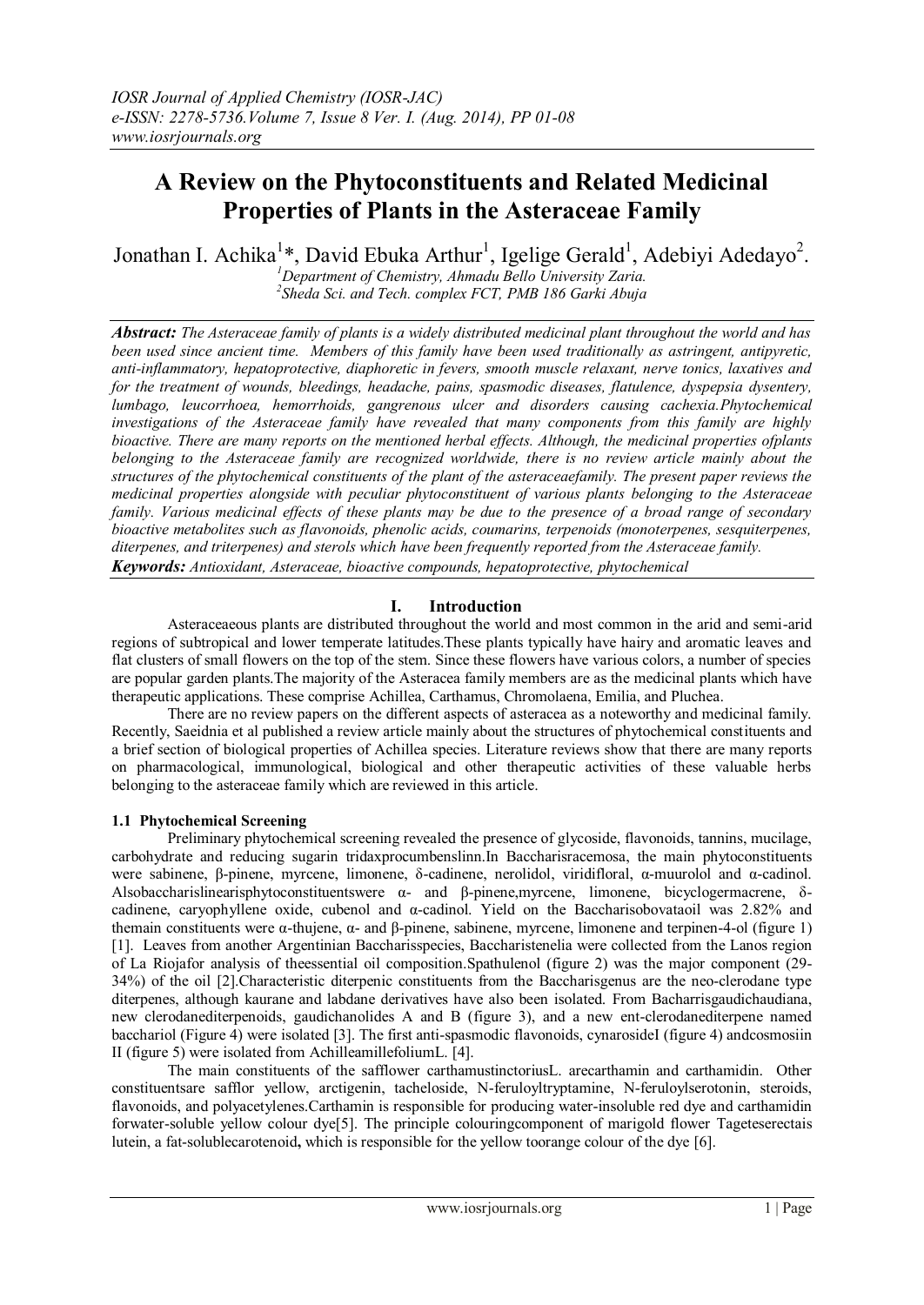

# **II. Medicinal Properties Of Asteraceae Family**

# **2.1. Wound healing activity**

Aqueous extract of the flowers of Achilleakellalensisapplied topically, has shown significant wound healing activity in rats. The wound sizes of the test compared to control groups were reduced faster [7]. This is due to the activity of flavonoids. Extracts from the leaves of Chromolaenaodoratahave been shown to be beneficial for treatment of wounds. In traditional usage, the leaf is ground into a paste and is applied topically on affected places to heal wounds [8]. The aqueous extract and the decoction from leaves of this plant have been used throughout Vietnam for the treatment of soft tissue wounds and burns for decades. A product made from Chromolaena named eupolin have already been licensed for use in Vietnam for soft tissue burns and wounds.

#### **2.2. Protective activity**

The protective activity of natural antioxidants in biological systems has received attention. Some medicinal plants have proved free radical scavenging or antioxidant activities [9].The infusions of Achilleaspecies were tested on antioxidant enzyme systems of erythrocytes and AchilleafalcataL. was the most effective one against CAT (catalase), GPx (glutathione peroxidase) and SOD (superoxide dismutase) enzyme systems of erythrocytes.Among the plant infusions, hig………hest activities on leucocyte enzymes were by Achillecrithmifolia and AchilleanobilisL. subspecieaneilrechiion CAT, by Achilleamillefoliumsubspecies pannonicaon SOD, by AcholleateretifoliaWilld. OnGPx and by Achillea. Nobilissubspecies sipyleaon LPO (lactoperoxidase). Therefore, Achilleaspecies may be of potential sources of natural antioxidants for treatment or prevention of related diseases [10].

The influence of the extracts of A. alexandri-regis on hydroxyl and superoxide radicals' quantity in different in vitro systems have been determined. The ethyl acetate extract exhibited hydroxyl radical scavenging activity in all tested biological systems (liver homogenate, hemolyzed blood, serum and post mitochondrial liver fraction), whereas butanol extract reduced hydroxyl radicals significantly only in the post mitochondrial liver fraction (a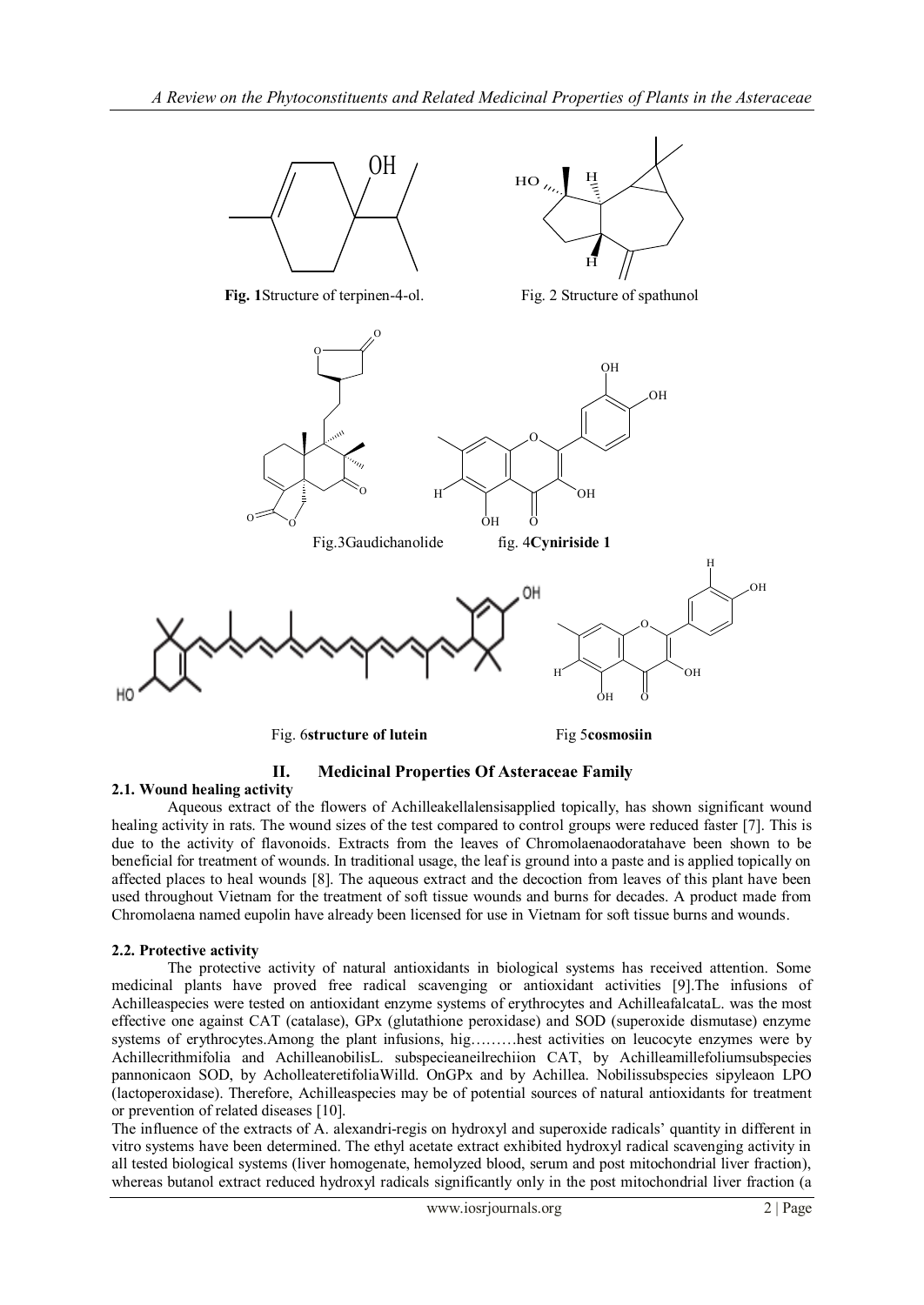homogenate of liver cells remaining after sedimentation of the mitochondrial fraction by centrifugation). Both extracts affected only hemolysed blood [11]. The hydroalcoholic extract of A. santolinaL. was studied on various in vitro antioxidative systems and it has been reported that the extract prevented formation of thiobarbituric acid reactive substances in  $Fe^{2+}$ ascorbate induced lipid peroxidation in rat liver tissue. Free radical induced protein oxidation has also been suppressed significantly by high concentration (1000 μg/ml) of the extract [12].Ethanol extracts of eight wild samples of A. ligusticaand one sample of cultivated A. millefoliumwere evaluated for radical scavenging activites including DPPH test. The TEAC (the concentration of a Trolox solution having an antioxidant capacity equivalent to that of the diluted hydroalcoholic extract) were in the range of 4.18 and 12.3 mM. The ability of the extracts to inhibit non-enzymatic lipid peroxidation using an in vitro system of linoleic acid oxidation has been investigated. Five of the nine extracts had a protective effect at the lowest tested amount (5 μg). Protection on CaCo-2 intestinal cells against TBH-induced toxicity was also investigated and two of the tested ethanolic extracts of A. ligusticashowed protection against the oxidative stress.The antioxidant capacity and cytoprotective activity of A. collina. infusions against oxidative stress were investigated by chemical (DPPH and FolinCiocalteu assay) and biological assays (in vitro model of cytotoxicity and lipid peroxidation in PC12 cells line) and it has been shown that the infusions of leaves had the highest antioxidant and cytoprotective activity, where antioxidant capacity was significantly correlated with the total phenolic content but not with the cytoprotective profile [13].

#### **2.3. Esterogenic activity**

A crude extract of the aerial parts of A. millefoliumhas shown estrogenic activity [14]. Evaluation of the isolated and identified compounds from this plant indicated that luteolin andapigenin were the most important estrogenic compounds among tested compounds.Many phytoestrogens appear to have a stronger binding affinity with  $\beta$  estrogen receptors than estradiol [15]

## **2.4. Anti-diabetic activity**

The effect of A. santolina(hydro alcoholic extract) on blood glucose level, serum NO (nitric oxide) concentration and the oxidative stress in rat pancreatic tissue have been evaluated[16].Baccharis floribunda H.B.K. (Niquitao) is used in Venezuela as decoctions or infusions ofleaves and stems for skin infections, diabetes and rheumatism. BaccharisgaudichaudianaD.C. (Chilcamelosa) is used in Paraguay as a folk medicine for the treatment of diabetes and as a tonic and for the relief of gastrointestinal ailments [2].

#### **2.5. Antispermatogenic effect**

Ethanolic (intraperitoneally) and hydroalcoholic extracts (orally) of A. millefoliumwere administered to Swiss mice to evaluate the effect on spermatogenesis.The extract treated animals had an increased number of metaphases in the germ epithelium which should be due to substances stimulating cell proliferation [17].

#### **2.6. Antioxidant activit**y

The nitric oxide scavenging activity of the Chromolaenaodorataextract was demonstrated. Quantitative determination of the total phenolic content shows that the extract contains an appreciable amount of phenolic compounds and may be responsible for the observed antioxidant potential [18].

The fresh juice and the methanolic extract ofemilliasonchifolia had potent inhibitory effects on hydroxyl radical formation and superoxide radical generation invitro. The results indicate that pre-treatment withPluchealanceolataattenuates cadmium chloride induced oxidative stress and genotoxicity by alteringantioxidant enzymes and reducing chromatid breaks and micronuclei formation [19].Extracts from Plucheaindicawere screened for flavonoid content, total phenolics, andantioxidant activity. PlucheaindicaLess. Extracts inhibited linoleic acid oxidation and had theDPPH, ABTS, and ferric cyanide antioxidant capacities. Therefore, the plant may contribute todietary antioxidant intake [20]. The aqueous ethanol extracts of Plucheaarabicashowedthe inhibition of DPPH radical at 89–93%, after 15 min of incubation at a test concentration of50 g/ml. The total antioxidant capacity as gallic acid equivalents of 1790 mg/g of ethanolextracts were obtained for P. crispain the phosphomolybdenum assay [21]

## **2.7. Trypanocidal Activity**

Four compounds active against the epimastigote forms of Trypanosomacruzi, the causativeagent of Chagas' disease, were isolated from the hexane extract of PlucheaquirocL.(Compositae). The flavone casticin, identified on the basis of its spectroscopic characteristics [22].

## **2.8. Antiulcer activity**

The methanolic fraction of root extract was found to possess significant antiulceractivity in different experimental animal models. The extract also afforded significant protection tochemically-induced duodenal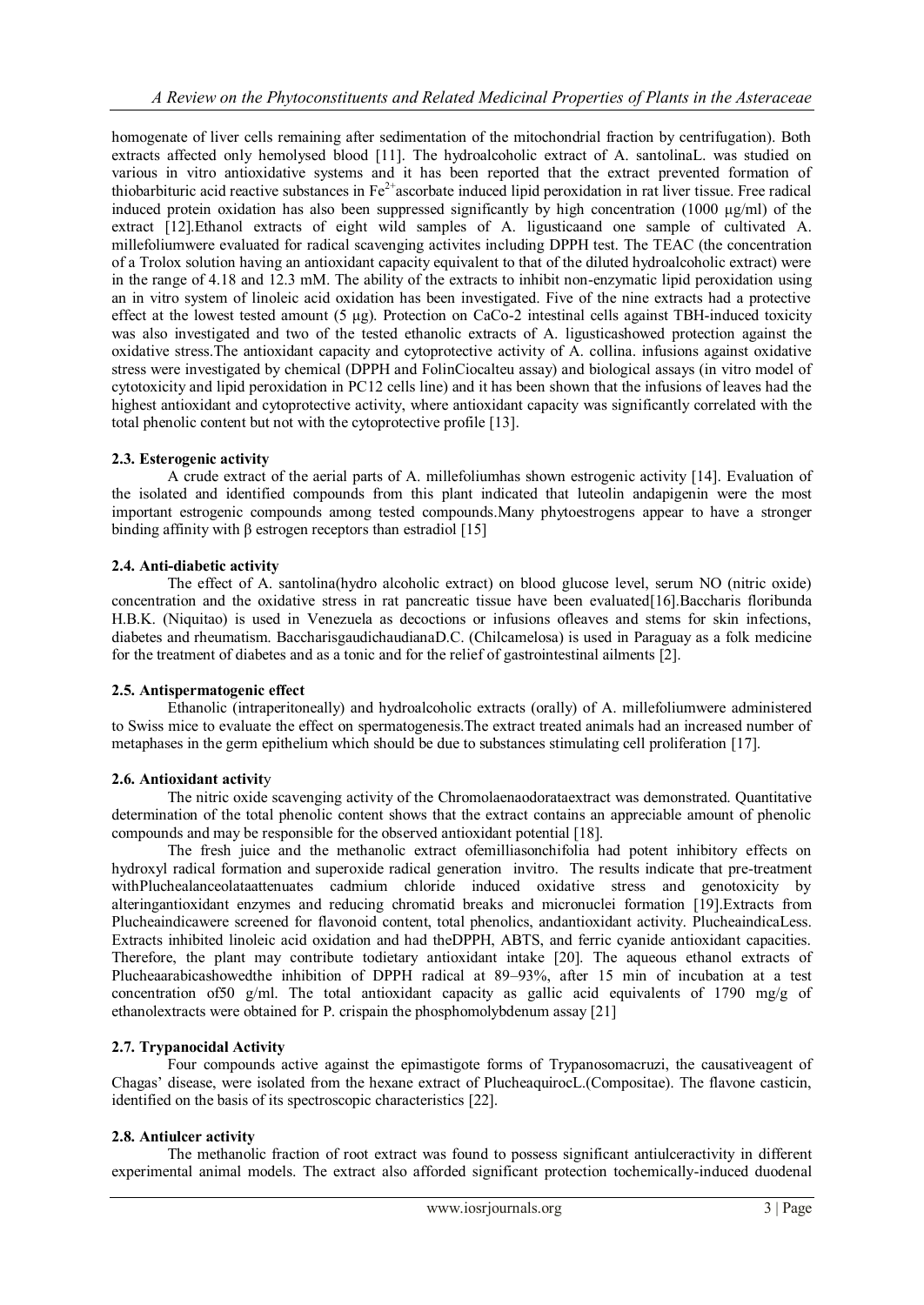lesion in guinea pigs [23]. Significant enhancement of healing processin acetic acid-induced chronic gastric lesions was also observed in the P. indicaextract-treated animals[20].Baccharisgrisebachii, the aerial parts of this shrub, in the Andean provinces in Argentina, are recommended in infusion to treat gastric ulcers, as a digestive, local antiseptic and cicatrizant[2]**.**Reviewing literature reveals that A. millefoliumshowed effectiveness in protecting the gastric mucosa against acute gastric lesions induced by ethanol and indomethacin and in healing chronic gastric lesions induced by acetic acid ( $ED_{50}$  = 32 mg/kg, orally)[24] .Oral administration (30, 100 and 300 mg/kg) of the hydroalcoholic extract inhibited ethanol-induced gastric lesions by 35, 56 and 81%, respectively. Oral treatment with this extract (1 and 10 mg/kg) reduced the chronic gastric ulcers induced by acetic acid by 43 and 65%, respectively, and promoted significant regeneration of the gastric mucosa after ulcer induction denoting.The effects of aqueous ethanol extract of A. wilhelmsiion rat's gastric acid output in basal, vagotomized (VX), and vagal-stimulated conditions have been investigate.The extract showed a reduction in the acid output in vagal-stimulated condition at doses of 1 and 2 mg/kg, which were not statistically significant [25].

#### **2.9. Gastro intestinal disease**

Emilia sonchifolia root juice is used to treat diarrhea by the Nepalese,the chinesee make use of the leaf tea to treat dysentery and in Africa it is consumed as vegetable for the treatment of stomach ailments [26].Baccharisconferta is used in the region of Veracruz, Mexico, totreat stomachaches. It is also recommended for use as a laxative and for stimulating urination [2].BaccharisgaudichaudianaD.C. (Chilcamelosa) is used in Paraguay as a folk medicine forthe treatment of diabetes and as a tonic and for the relief of gastrointestinal ailmentsBaccharisheterophyllaisethnomedically used in the stateof Queretara, Mexico, for alleviating gastrointestinal disorders. The plant is used in the form ofinfusions or decoctions of the aerial parts.Baccharisvaccinoides (Chilco) is one of the most popular remedies from the Chiapas region of Mexico for gastrointestinal disorders. The plant is used in the form of infusions or decoctions of the whole plant [2].

#### **2.10. Cytotoxicity effect**

The main constituents of are safflower(CarthamustinctoriusL.)carthamin and carthamidin.The chief constitsuentCarthaminhas uterine stimulating, coronary dilating andhypotensive properties**.** It also has the cytotoxic**,** antigenic and anti-platelet activity [27].There are some reports about the anti- proliferative activity of the isolated constituents from A. falcataand A. clavennae. L.These compounds have been found to decrease keratinocyte cell viability significantly.Statistical analysis confirmed an enhanced potency of the β-OH iso-secotanapartholide over the α,β-OH diastereoisomeric mixture. The enhancement of the lipophilicity of the molecule resulted in the highest potency [28]The aerial part of A. clavennaewas used for isolation of the phytoconstituents and the antiproliferative activity of the compounds was tested to HeLa, K562 and Fem-X human cancer cell lines. Guaianolides, 9α-acetoxyartecanin andapressin showed significant cytotoxic effects in all tested cell lines. A bisabolene, inducumenone exhibited a moderate activity . The most active compound was a flavonol, centaureidin, which was already known as cytotoxic agent [29].Cytotoxicity of the Chromolaena extract was also studied. These studies have demonstrated the presence of some compounds in the extract such as acacetin (5, 7- dihydroxy- 4'- methoxy flavone) and luteolin (5, 7, 3', 4'- tetrahydroxyflavone) which expressed activity against human small cell lung cancer and human breast cancer[30].

#### **2.11. Immunosuppressive activity**

The immunosuppressive potential of 50% ethanolic extract (PL) of Pluchealanceolataand itsbioactive chloroform fraction (PLC) was investigated with basic models of immunomodulation,The findings revealed thatP. lanceolatacauses immunosuppression by inhibiting Th1 cytokines [31].The aqueous extract of A. talagonica was studied on humoral antibody responses in BALB/c mice and albino rabbits. Intraperitoneal administration of the extract to mice, prior to immunization with sheep red blood cells, resulted in a significant dose dependent decrease in haemagglutinating antibody (HA) titer in rabbits after intrascapular injection of the extract, a significant decrease in typhoid-H antibody (anti-HD) titer was found, but no change was observed in secondary response [32]. Methanol and aqueous methanol (80% and 50% v: v) extracts of A. talagonicahave been examined to find its immunosuppressive components. Guided by anti-SRBC (sheep red blood cells) assay, active principles were isolated by chromatographic methods and identified as choline, quercetinand caffeoylglucoside. These compounds compared to the control groups decreased anti-SRBC titer significantly. Alongside these compounds, 3'-methoxy luteolin and prolinehas been also reported from this plant [33]. Methanol extract and some other fractions of A. millefoliumwere studied on humoral immunity in BALB/c mice by microhaemagglutination test. Only two fractions showed a significant decrease in the anti- SRBC titer of mice. The immunological properties may be related to presence of glycosylated derivatives of caffeic acid, because caffeic acid glucosidewas isolated and identified from the active fractions. Some known compounds including, luteolin 7-O-glucoside and apigenin 7-O-glucoside have also been reported from this species [34].Effects of the essential oils of A. talagonicaand A. millefoliumhave been studied on humoral immune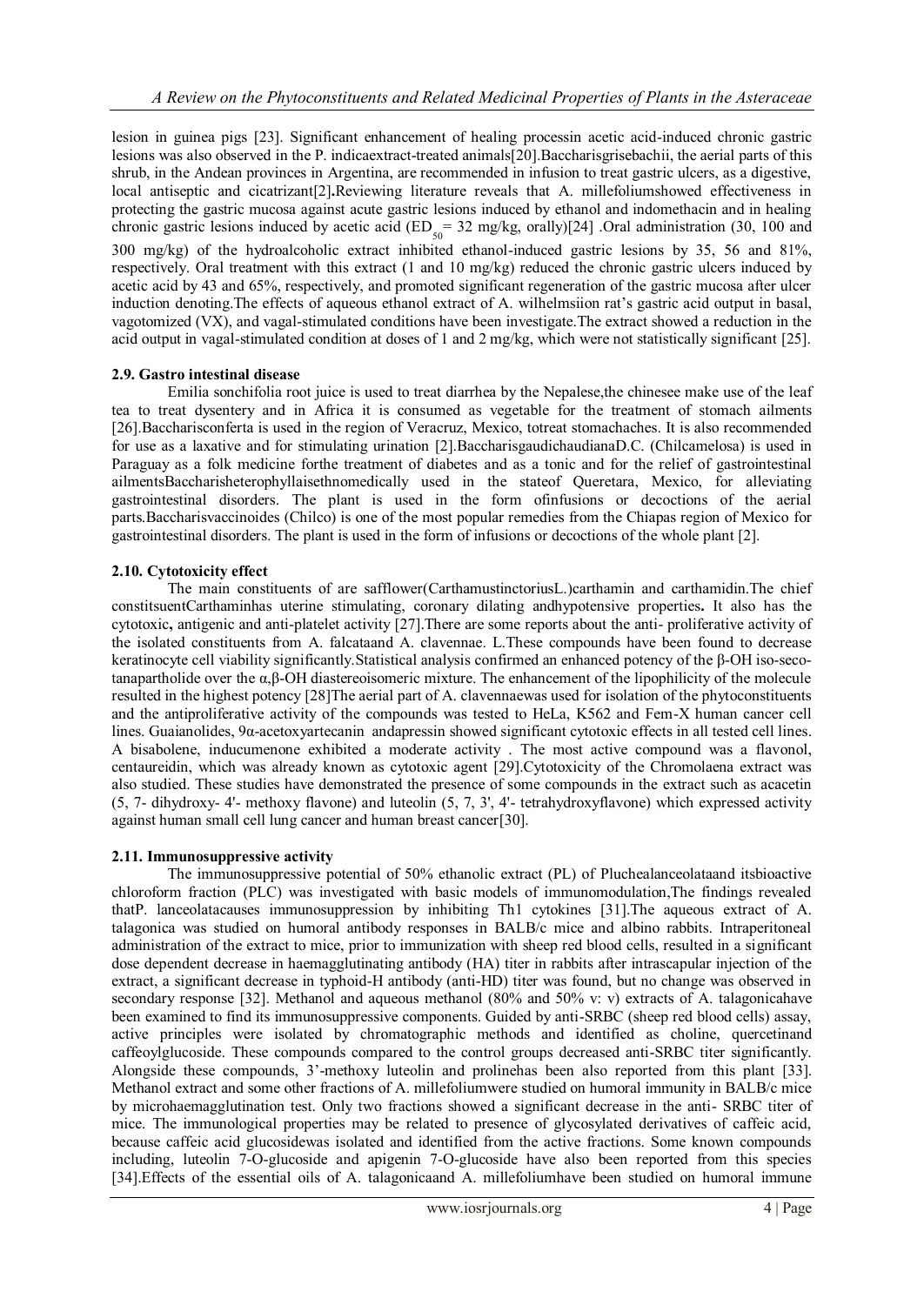responses in BALB/c mice. The oil isolated from A. millefoliumssp. millefoliumpossessed a high percentage of sesquiterpenes (55.4%) in which bisabolol was the main compound. The volatile oil of A. millefoliumdecreased the anti-SRBC antibody titer, but the oil of A. talagonicawas not effective. High percentage of sesquiterpenes and presence of proazulene in A. millefoliumtogether with the lack of these compounds in A. talagonicacould account for the different immunological effects of these plants [35].

#### **2.12 Biological effects**

Ethyl acetate extract of A. talagonicashowed toxicity in BST (brine shrimp lethality test) and on the basis of results only 5- hydroxy 3', 4', 6, 7- tetra methoxy flavone XXVII (Scheme 1) showed toxicity (LC50=15 μg/ml) against Artemiasalinalarvae [33]. It is reported that the essential oil of A. biebersteinii exhibited antimicrobial activity against 8 bacteria, 14 fungi and one yeast namely C. albicans, whereas methanolicextract was inactive[36].The antimicrobial activity of the essential oil of A. ligusticawas evaluated by the broth micro-dilutimethod on 6 microbial strains and it showed to be effective against Streptococcus mutans[36]. In another report, antibacterial activity of the extracts (hexane: ether: methanol = 1:1:1) of the aerial parts of A. clavennae, A. holosericeaSm., A. lingulataand A. millefoliumwere evaluated against five bacteria (S. aureus, E. coli, K. pneumoniae, P. aeruginosaand Salmonella enteritidis) and two fungi (A. nigerand C. albicans) and it was found that the extracts of all four species possessed a broad spectrum of antimicrobial activity against all tested strains [37].

Activity of nineteen Jordanian plants against multidrug-resistant E.colihas been reported. The methanolic extract of A. santolina(one of 19 species) was combined with antibiotics of different classes (chloramphenicol, neomycin, doxycycline, cephalexin and nalidixic acid) and tested against both the standard and resistant strain of E. coli. The results showed that the activity of all tested antibiotics especially doxycycline on the resistant strain was enhanced when it was used in combination with plant material. The enhanced activity of cephalexin against the standard strain has been reported to be higher than resistant strain[38]. The minimum inhibitory concentration (MIC) of the methanol extract of A. millefoliumis reported as 50 μg/ml [39]. In another study, the ethyl acetate extracts of A. talagonicaand A. tenuifoliashowed a moderate activity against the epimastigotes of T. cruzi[40].A. fragrantissimashowed the highest antiviral activity (among these species) against POLIO in a concentration dependent manner at complete non-toxic concentration range (10–100 μg/ml) and the highest detected antiviral activity was recorded at Rf of 10 6. It seems that the interesting antiviral activity of A. fragrantissimaagainst POLIO may be attributed to of essential oil content which has been traditionally used as an antiseptic agent [41]. A new ionone glucoside, biebersteiniside, together with four known compounds 6-epiroseoside, ascaridole ,strictic acid and centipedic acid were reported from the aerial parts of A. biebersteinii. The compounds were reported for the first time from A. biebersteinii. Also, antifungal activity was observed from the compounds[42].

## **2.13 Antispasmodic activity**

The antispasmodic effects of Achilleaspecies might be due to the flavonoid constituents of the plant. Galangin ,quercetin and eupatilin, which are found commonly in Achillea, are reported to cause a potent relaxation of the ileumgaudichanolide [43]. The effect of A. millefoliumhydro-alcoholic extract on the contractile responses of the isolated guinea-pig ileum at five concentrations ranging from 0.05 to 5 mg/ml has been reported. Changes in contraction of tissues were monitored using force displacement transducer amplifier connected to physiograph. Each segment served as its own control. Results showed that the contractile response was inhibited by extract in a dose-dependent manner ( $EC50 = 1.5$  mg/ml). Those results demonstrated that in vitro evaluation of A. millefoliumextract resulted in inhibition of electrical induced contractions of the guineapig ileum [44].

#### **2.14 Anti-inflammatory activity**

BacchariscoridifoliaD.C. (Mio-Mio, Romerillo) is used externally as an anti-inflammatory [2].The aqueous extract and dichloromethane extract of Plucheasagittalisproduced a total inhibition of 50.85% and 41.16% respectively. This study shows that the aqueous and dichloromethane extract of Plucheasagittalishad an anti-inflammatory effect in the carrageenan-foot oedema test [45].The methanol extracts of Emilia sonchifolia leafs found to inhibit carrageenan inducedodema indicating its Anti-inflammatory activity. [26] The influence of the methanol fraction of PlucheaindicaLess root extract (PIRE) was evaluatedin vivo for anti-inflammatory activity. PIRE produced significant anti-inflammatory activityagainst glucose oxidase induced paw oedema [46].The anti-inflammatory and antinociceptive activities of the ethanolic extract (EE) from aerial parts of PlucheaquitocDC. (Asteraceae) were evaluated in mice and rats. Oral treatment with the EE ( $1-2$  g/kg, p.o.) decreased the paw oedema induced by carrageenan in rats, showed antinociceptiveeffects on the tail-flick test and on acid-induced writhing in mice, and inhibited bothphases of pain (neurogenic and inflammatory) of the formalin test in rats. Topical application(EE 1.25, 2.5 and 5.0 mg) inhibited the ear oedema induced by croton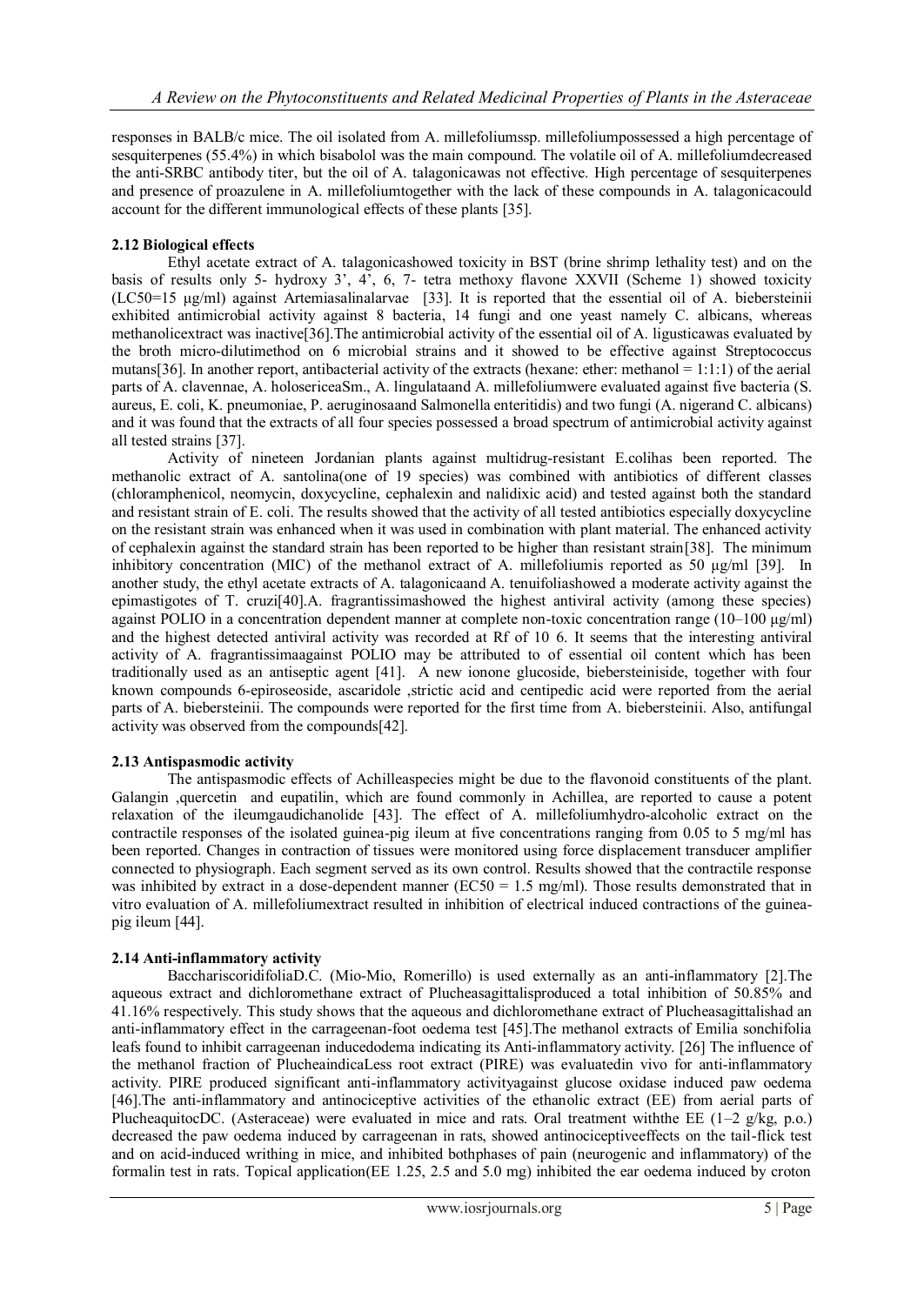oil in mice. The resultssupport the folkloric use of the plant in inflammatory processes[47].Theethanolic extract of Pluchealanceolataexhibited significant anti-inflammatory activity, which was further investigated after fractionation. The result showed that activity was localizedin the hexane fraction, from which ı-taraxasterol acetate was isolated which proved to be one ofthe active constituents. Taraxasterolacetate, isolated from hexane fraction, accounted for onlypart of the activity of that fraction. It is obvious that there are other active substances present inthe hexane fraction which need to be isolated and characterized [48].Neolupenol, a pentacyclictriterpene isolated from Pluchealanceolataflowers, was studied todetermine its anti-inflammatory activity against carrageenin-induced rat-paw edema. The degreeof edema inhibition was found to increase with dose as well as time interval and was found to be maximum at 300 min. Neolupenol, when administered at 100 mg/kg, p.o. was found to exhibit70% edema inhibition which was greater than that of the reference compound, ibuprofen (50mg/kg, p.o.,  $65\%$  inhibition, and 300 min) [49]

Besides the alkamides, as the noteworthy active anti-inflammatory compounds, sesquiterpenes are introduced as another effective group of the secondary metabolites. The methylene chloride - methanol extract of aerial parts of A. coarctatawas investigated by chromatographic analysis and resulted in isolation of two new guaiane acid derivatives, 1α,6α,8α-trihydroxy-5α,7βH-guaia-3,10(14),11(13)-trien-12-oic acid and 1α,6α,8αtrihydroxy-5α,7βH-guaia-3,9,11(13)-trien-12-oic acids, in addition to three known compounds, ligustolide-A , arteludovicinolide-A and austricin XL [50]. They also reported that the compounds and enhanced the proliferation of beneficial macrophages significantly and compounds exhibited anti-inflammatory properties (Hegazi et al., 2008). Another article has reported that chromatographic separation on dichloromethane extract of A. clypeolataresulted in one guaiane 4,10,11-trihydroxyguaiane , four eudesmanes4(15)-eudesmene-1β,11 diol , clypeotriol , 3-epi-clypeotriol , cryptomeridiol, one diterpenesugereosideand two phenolicscentaureidin and scopoletin XLVII . The compounds XLI and XLVI have been reported for the first time [51].

#### **2.15 Venom Neutralizing Capacity**

The methanol root extracts of Plucheaindica(Less) were explored for the first time forneutralization of snake venom (Viperurussellii) activity. The P. indicaroot extracts significantlyneutralized the viper venominduced lethality and haemorrhagic activity in albino rat and mouse. Venom-induced coagulant and anticoagulant activity was also antagonized by both the extracts. No precipitating bands were observed between the plant extract and polyvalent snake venomantiserum. These observations confirmed that certain Indian medicinal plants like Plucheaindicapossess significant snake venom neutralizing capacity and need further examination for theiractive constituents [23].

The neutralization of viper and cobra venom by β-sitosterol and stigmasterol isolated from theroot extract of P. indicaLess. (Asteraceae) was evaluated in experimental animals. Cobravenom-induced lethality, cardiotoxicity, neurotoxicity, respiratory changes and PLA2 activitywere also antagonized by the active component. It potentiated commercial snake venomantiserum action against venom-induced lethality in male albino mice. The active fraction could

antagonize venom-induced changes in lipid peroxidation and superoxide dismutase activity. Thisstudy suggests that β-sitosterol and stigmasterol may play an important role, along withantiserum, in neutralizing snake venom induced actions [52]

## **III. Conclusion**

Some of these traditional and folk usages have been evaluated showing the potential medicinal use of the plant. The medicinal properties of Asteraceaeare worldwide recognized and the plant is included in the national Pharmacopoeias of countries such as Germany, Czech Republic, France and Switzerland. As it is reviewed in this paper, antioxidant and protective activity of the Asteraceaeis reported frequently. This might be due to high content of flavonoids and phenolics in these plants. It is noteworthy that oxidative stress is produced under diabetic condition and plant like achilleamillefolium (asteraceae) is considered for high hypoglycemic activity. Among the medicinal properties of Achillea, their cytotoxic and antiulcer effects are important especially when the species contain immunomodulatory constituents. The activity of these plants against different bacteria, fungi and parasites might be due to the presence of a broad range of secondary active metabolites such as flavonoids, phenolic acids, coumarins, terpenoids (monoterpenes, sesquiterpenes, diterpenes, triterpenes) and sterols which have been isolated. Finally, presence of anti-inflammatory compounds such as sesquiterpenes and alamedas is another reason for importance of these plants as the potential source of medicinal compounds and drugs in future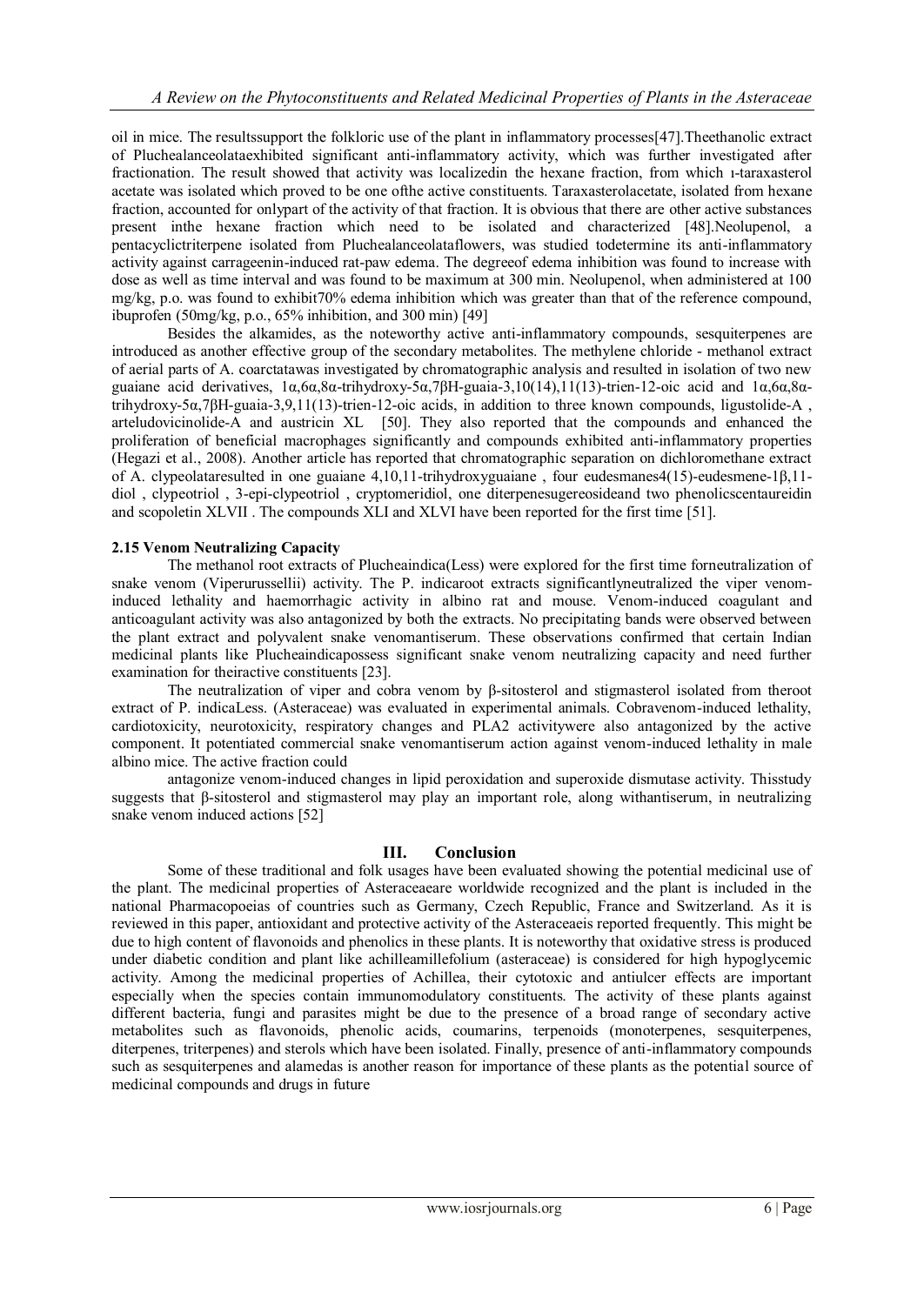#### **References**

- [1]. Tapia, A., Rodríguez, J., Theoduloz, C., Lopez, S., Feresin, G. E. and Schmeda-Hirschmann, G.Preliminary phytochemical activity of the pluchea species .Journal of. Ethnopharmacology(2004);**95**, 155.
- [2]. Maria J. A., and Paulina B.Baccharis(Compositae): a review update. marigold petals. Journal of Food Science(2007); **41,**163-164.
- [3]. Guo, Y., Li, Y., Xu, J., Watanabe, R., Oshima, Y., Yamakuni, T. and Ohizumi, Y.. Preliminary Phytochemical and Antimicrobial screening of BucharrisgaudichaudianaJournal of Natural Product(2006);**69**: 274.
- [4]. Falk, A. J., Smolenski, S. J., Bauer, L. and Bell, C. L.. Isolation and identification of three new flavones from AchilleamillefoliumL. Journal of Pharmaceutical Sciences(2000);**64**: 1838-1842.
- [5]. Kizil, S., Çakmak, S., Kirici, M. and Inan, A. Comprehensive study on safflower (carthamustinctoriusL.) In semi-arid conditions. Journal of biotechnology(2008);**12: 23**
- [6]. Philip, T., and Berry, W. Process for the purification of lutein-fatty acid esters from tegeteserecta. Phytotherapy Research(2000);9:145.<br>Pirbalouti, A.G., Koohpayeh, A.,
- [7]. Pirbalouti, A.G., Koohpayeh, A., Karimi, I. The wound healing activity of flower extracts of Punicagranatumand Achilleakellalensisin Wistar rats. Acta Pol Pharm.(2000);**67**: 107-110.
- [8]. Ayyanar, M. and Ignacimuthu, S. Herbal medicines for wound healing among tribal people in Southern India: Ethnobotanical and Scientific evidences. International Journal of Applied Research in Natural Products(2009);**2**(3): 29-42.
- [9]. Mantle, D., Eddeb, F. and Pickering, A.T. Comparison of relative antioxidant activities of British medicinal plant species in vitro. Journal of Ethnopharmacy(2000);**72**: 47-51
- [10]. Konyalioglu, S. and Karamenderes, C.The protective effects of Achillea L. species native in Turkey against H2O2-induced oxidative damage in human erythrocytes and leucocytes. J Ethnopharmacolog(2005);**102**: 221-227
- [11]. Kundakovic, T., Mimica, T., Dukic, N. and Kovacevic, N. Free radical scavenging activity of Achilleaalexandri-regisextracts. Fitoterapia(2005);**76**: 574-576.
- [12]. Ardestani, A. and Yazdanparast, R. Antioxidant and free radical scavenging potential of Achilleasantolinaextracts. Food Chemistry(2007);**104**: 21-29.
- [13]. Giorgi, A., Bombelli, R., Luini, A., Speranza, G., Cosentino, M., Lecchini, S. and Cocucci, M. Antioxidant and cytoprotective properties of infusions from leaves and inflorescences of AchilleacollinaJ Ethnopharmacolog(2009);**104**: 21-29
- [14]. Schulz,V., Hansel, R. and Tyler, V.E. In: Rational Phytotherapy: A Physician's guide to Herbal Medicine: Springer(2001); **12** P 294.
- [15]. Innocentia, G., Vegetob, E., Dall-Acquaa, S., Cianab, P., Giorgettia, M., Agradib, E., Sozzib, A., Ficoc, G. and Tomec, F. In vitro estrogenic activity of AchilleamillefoliumL. Phytomedicine(2007);**14**: 147-152.
- [16]. Yazdanparast, R., Ardestani, A. and Jamshidi, S.Experimental diabetes treated with Achilleasantolina: Effect on pancreatic oxidative parameters. Journal of Ethnopharmacy(2007);**112**: 13-18.
- [17]. Montanari, T., De Carvalho, J.E. and Dolder, H. Antispermatogenic Effect of AchilleamillefoliumL. in Mice. Contraception(2005);58: 309-313.
- [18]. Alisi, C. S. and Onyeze, G.O. Nitric oxide scavenging ability of ethyl acetate fraction of methanolic leaf extracts of Chromolaenaodorata(Linn.). African Journal of Biochemistry Research(2008);2 (7): 145-150.
- [19]. Jahangir, T.T.H., Khan, L., Prasad, S., and Sultana B..Anti oxidant activity of the Pluchea genus Journal of Pharmacy and Pharmacology(2005); 57 119
- [20]. Andarwulan, N.R., Batari, D.A., Sandrasari, B., Bolling, H. and Wijaya, A. Total phenolics and Antioxidant activity of Plucheaindica. Food Chemistry(2010); **12:** 34
- [21]. Marwah, R.G., Fatope, M.O., Mahrooqi, R.A., Varma,G.B. and Abadi, H. Total phenolics and Antioxidant activity ofPluchea Arabica. Food Chemistry(2007);**101**: 465.
- [22]. Zani, C.L., Alves, T.M., Oliveira, A.B.D., Murta, S.M.F., Ceravolo, R .I and Romanha, I J. Phytoconstituent and antimicrobial activity ofPlucheaquitocPhytotherapy Research (1994); 1**3**, 375.
- [23]. Alam, M.I., Auddy, B. and Gomes, A. Preliminary phytochemical and antimicrobial activity of Plucheaindica. Phytotherapy Research(2000);**10**: 58
- [24]. Cavalcanti , A.M., Baggio, C.H., Freitas, C.S. Rieck, L., De Sousa, R.S., Da Silva-Santos, J.E., Mesia-Vela, S., and Marques, M.C.A. Safety and antiulcer efficacy studies(Darul(2006); **17**: 37-41.
- [25]. Niazmand, S.,Khooshnood, E. andDerakhshan, M. Effects of Achilleawilhelmsiion rat's gastric acid output at basal, vagotomized, and vagal-stimulated conditions.Pharmacognosy Mag(2010);**6**: 282-285.
- [26]. Muko, K.N. and Ohiri, F.C . A Preliminarystudy on the anti-inflammatory properties of Emilia sonchifolia leaf extract. Fitoterapia(2000);**71** (1); 65-8
- [27]. Chengaiah, B.K., Mallikarjuna, R.A, Mahesh, M., Alagusundaram, C. and Madhusudhana, M.Medicinal importance of natural dyes. International Journal of Pharmaceutical Technology Research (2010); **2**(1):144-154.
- [28]. Ghantous, A., Nasser, N., Saab, I., Darwiche, N. and Saliba, N.A. Structure-activity relationship of seco-tanapartholides isolated from Achilleafalcatafor inhibition of HaCaT cell growth. European Journal of Medicinal Chemistry(2009); **44**: 3794-3797
- [29]. Trifunovic, S., Vajs , V., Juranic, Z., Zizak, Z., Tesevic, V., Macura, S. and Milosavljevic, S. Cytotoxic constituents of Achilleaclavennaefrom Montenegro. Phytochemistr (2006);**68**: 887-893.
- [30]. Suksamrarn, A., Chotipong, A., Suavansri, T.,Boongird , S., Timsuksai, P., Vimuttipong, S. and Chuaynugul, A. Antimycobacterial activity and cytotoxicity of flavonoids from the flowers of Chromolaenaodorata. Arch Pharm Res.(2004);**5**(27): 507-511.
- [31]. Mandeel, Q .A. andTaha, A. Preliminary phytochemical screening ofPluchea. lanceolata .Journal Pharmaceutical Biology(2005);**43**(4), 340.
- [32]. Rezaeipoor ,R., Saeidnia, S. and Kamalinejad, M. Immunosuppressive activity of Achilleatalagonicaon humoral immune responses in experimental animals. Journal of Ethnopharmacy. (2000); **65**: 273-276.
- [33]. Saeidnia ,S., Yassa, N., Rezaeipoor, R., Shafiee, A., Gohari, A.R., Kamalinejad, M., and Goodarzy, S. Immunosuppressive principles from Achilleatalagonica, An endemic species of Iran. Darul(2009); **17**: 37-41.
- [34]. Yassa, N., Saeidnia, S., Pirouzi, R., Akbaripour, M. and Shafiee, A..Three phenolic glycosides and immunological properties of Achilleamillefolium.Darul(2007);15: 49-52.
- [35]. Saeidnia, S., Yassa, N. and Rezaeipoor,R.Comparative investigation of the essential oils of AtalagonicaBoiss and A millefoliumL, Chemical composition and immunological studies. J ournal of Essential Oil Research 2004; 16: 262-264.
- [36]. Maggi, F., Bramucci, M., Cecchini, C., Coman, M.M., Cresci, A., Cristalli, G., Lupidi, G., Papa, F., Quassinti, L., Sagratini, G. and Vittori, S. Composition and biological activity of essential oil of AchillealigusticaAll. (Asteraceae) naturalized in central Italy: Ideal candidate for anti-cariogenic formulations.Fitoterapia(2009).**80**: 313-319.